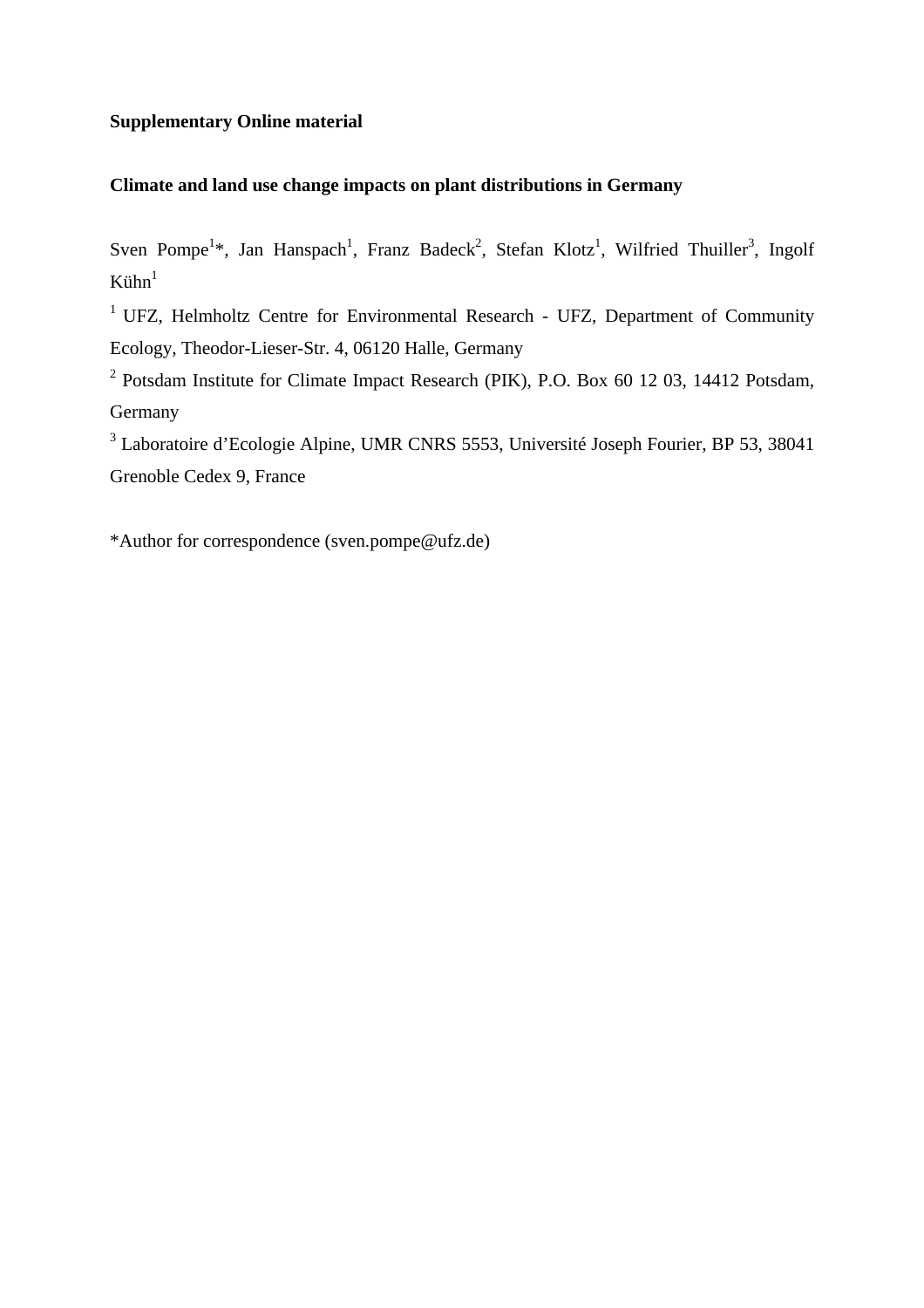Table S1. 38 bioclimatic variables computed from average monthly values from 1961-1990 and 2051-2080 on the 10' resolution grid (Mitchell et al. 2004; Settele et al. 2005), spring: March-May, summer: June-August, autumn: September-November, winter: December-February.

| Symbol | Description                                                              | Unit            | Number         |
|--------|--------------------------------------------------------------------------|-----------------|----------------|
| mta    | mean annual temperature                                                  | $\rm ^{\circ}C$ | $\mathbf{1}$   |
| tmp    | mean monthly temperature (Jan, Apr, Jul, Oct)                            | $\rm ^{\circ}C$ | $\overline{4}$ |
| dtr    | diurnal temperature range (Jan, Apr, Jul, Oct)                           | $\rm ^{\circ}C$ | $\overline{4}$ |
| gdd    | growing degree days above $5^{\circ}$ C (annual; spring, summer, autumn, | $\rm ^{\circ}C$ | 5              |
|        | winter)                                                                  |                 |                |
| tmn    | mean temperature of the coldest month                                    | $\rm ^{\circ}C$ | $\mathbf{1}$   |
| tmx    | mean temperature of the warmest month                                    | $\rm ^{\circ}C$ | $\mathbf{1}$   |
| ran    | temperature range (annual; spring, summer, autumn, winter)               | $\rm ^{\circ}C$ | 5              |
| eet    | equilibrium evapotranspiration                                           | mm              | $\mathbf{1}$   |
| pre    | precipitation (annual; spring, summer, autumn, winter)                   | mm              | 5              |
| ioa    | index of aridity (tmp July/annual pre)                                   |                 | 1              |
| wdf    | water deficit (cf. Ohlemüller et al. 2006)                               | mm              | $\mathbf{1}$   |
| iso    | isothermality (dtr/(tmx-tmn); Jan, Apr, Jul, Oct)                        |                 | 4              |
| ranpre | precipitation range (annual; spring, summer, autumn, winter)             | mm              | 5              |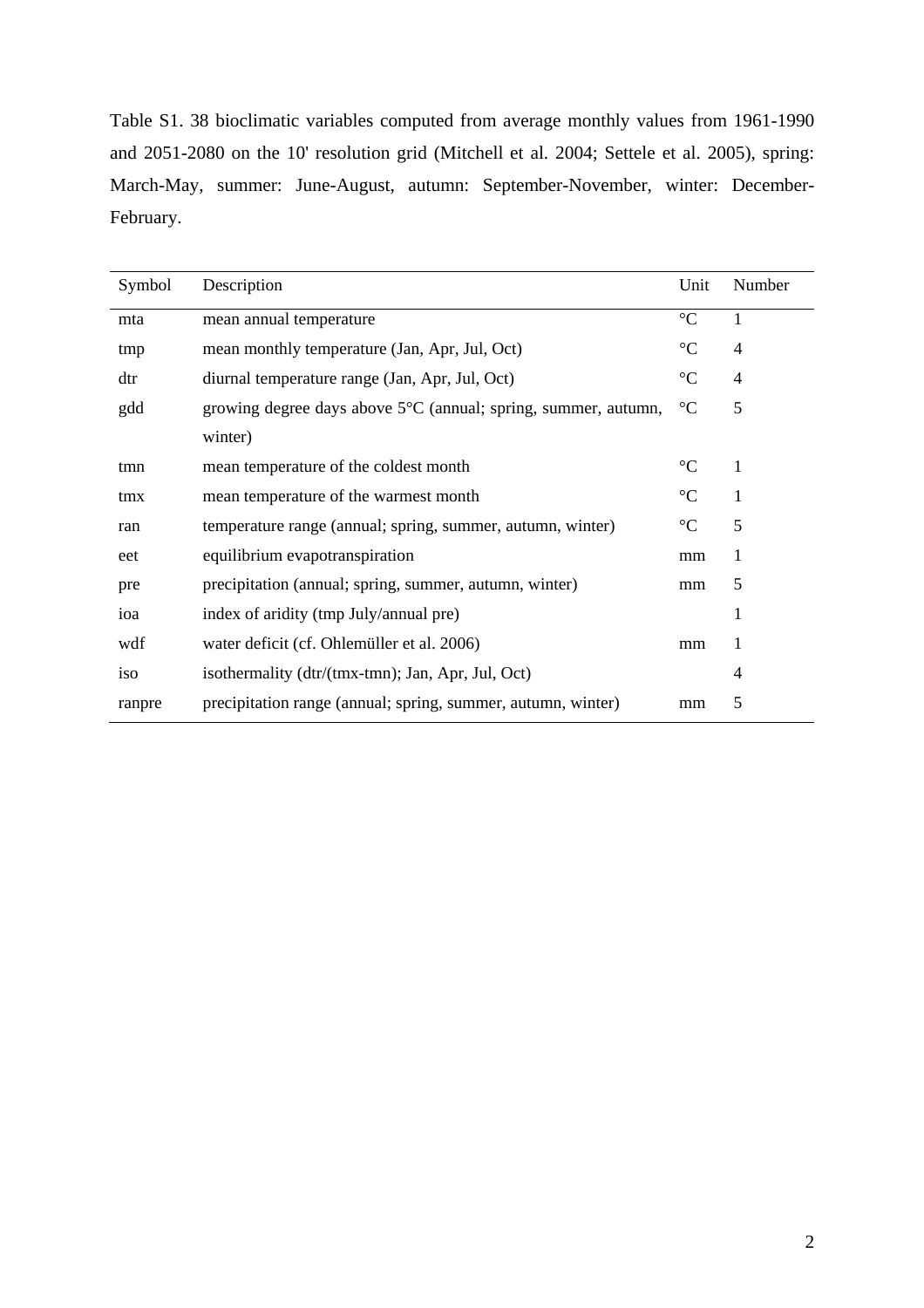Table S2. Kendall rank correlation coefficients  $(\tau, p<0.05)$  of loss, gain and turnover estimates per grid cell using SEDG, BAMBU and GRAS up to 2080, based on measures of 2995 grid cells and 845 selected plant species for GLM, GAM, RF in Germany. We computed losses (L), gains (G) and turnover (T=100  $*(L+G)/(Species$  Richness+G)) as a percentage per grid cell between future and current distribution. To calculate L (G) within grid cell (2051- 80), we summed up the number of species lost (or gained) and related the results to present potential species richness estimates (1961-90) (see Thuiller et al. 2005). For T and G we assumed that a species can reach a new suitable, modelled bioclimatic space without dispersal limitations.

|                                | <b>SEDG</b>                |                  |        | <b>BAMBU</b>               |                  |        | <b>GRAS</b>                |                  |        |  |  |
|--------------------------------|----------------------------|------------------|--------|----------------------------|------------------|--------|----------------------------|------------------|--------|--|--|
|                                | Loss                       |                  |        |                            |                  |        |                            |                  |        |  |  |
|                                | <b>GLM</b>                 | <b>GAM</b>       | RF     | <b>GLM</b>                 | <b>GAM</b>       | RF     | <b>GLM</b>                 | <b>GAM</b>       | RF     |  |  |
| <b>GLM</b><br><b>GAM</b><br>RF | 1.0000<br>0.6622<br>0.5395 | 1.0000<br>0.4477 | 1.0000 | 1.0000<br>0.6474<br>0.5671 | 1.0000<br>0.4666 | 1.0000 | 1.0000<br>0.7032<br>0.6858 | 1.0000<br>0.5604 | 1.0000 |  |  |
| Gain                           |                            |                  |        |                            |                  |        |                            |                  |        |  |  |
|                                | <b>GLM</b>                 | <b>GAM</b>       | RF     | <b>GLM</b>                 | <b>GAM</b>       | RF     | <b>GLM</b>                 | <b>GAM</b>       | RF     |  |  |
| <b>GLM</b><br><b>GAM</b><br>RF | 1.0000<br>0.7378<br>0.4950 | 1.0000<br>0.4934 | 1.0000 | 1.0000<br>0.7144<br>0.5096 | 1.0000<br>0.5273 | 1.0000 | 1.0000<br>0.7234<br>0.4277 | 1.0000<br>0.4309 | 1.0000 |  |  |
| <b>Turnover</b>                |                            |                  |        |                            |                  |        |                            |                  |        |  |  |
|                                | <b>GLM</b>                 | <b>GAM</b>       | RF     | <b>GLM</b>                 | <b>GAM</b>       | RF     | <b>GLM</b>                 | <b>GAM</b>       | RF     |  |  |
| <b>GLM</b><br><b>GAM</b><br>RF | 1.0000<br>0.7064<br>0.6303 | 1.0000<br>0.5462 | 1.0000 | 1.0000<br>0.6257<br>0.5355 | 1.0000<br>0.4554 | 1.0000 | 1.0000<br>0.6400<br>0.5206 | 1.0000<br>0.4728 | 1.0000 |  |  |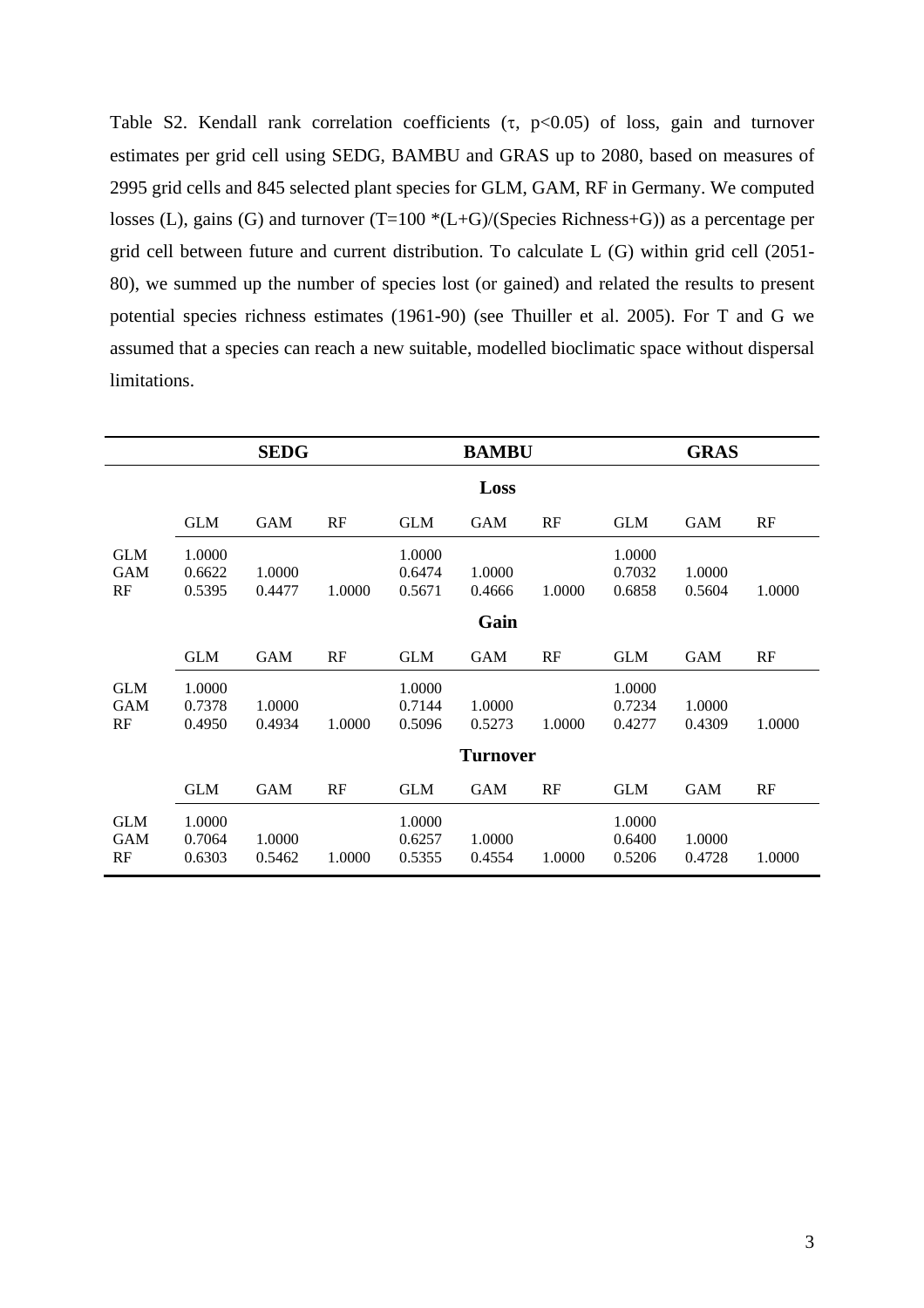

Figure S1. (a) Overlaying spatial extent of selected 2141 grid cells of the AFE grid (50×50 km² grid cells, Jalas & Suominen 1972-2004) after combining climatic, land use, soil data for model calibration on the European level, (b)  $6 \times 10'$  resolution grid (ca.  $11 \times 12$  km<sup>2</sup>, 2995 grid cells) in Germany. Spatial resolution is based on the national plant distribution database FLORKART (www.floraweb.de) and was used for projection at the finer resolution for recent past, 1961-90, and the scenarios from 2051-80. Graphical operations were done with ArcGis 9.1 software.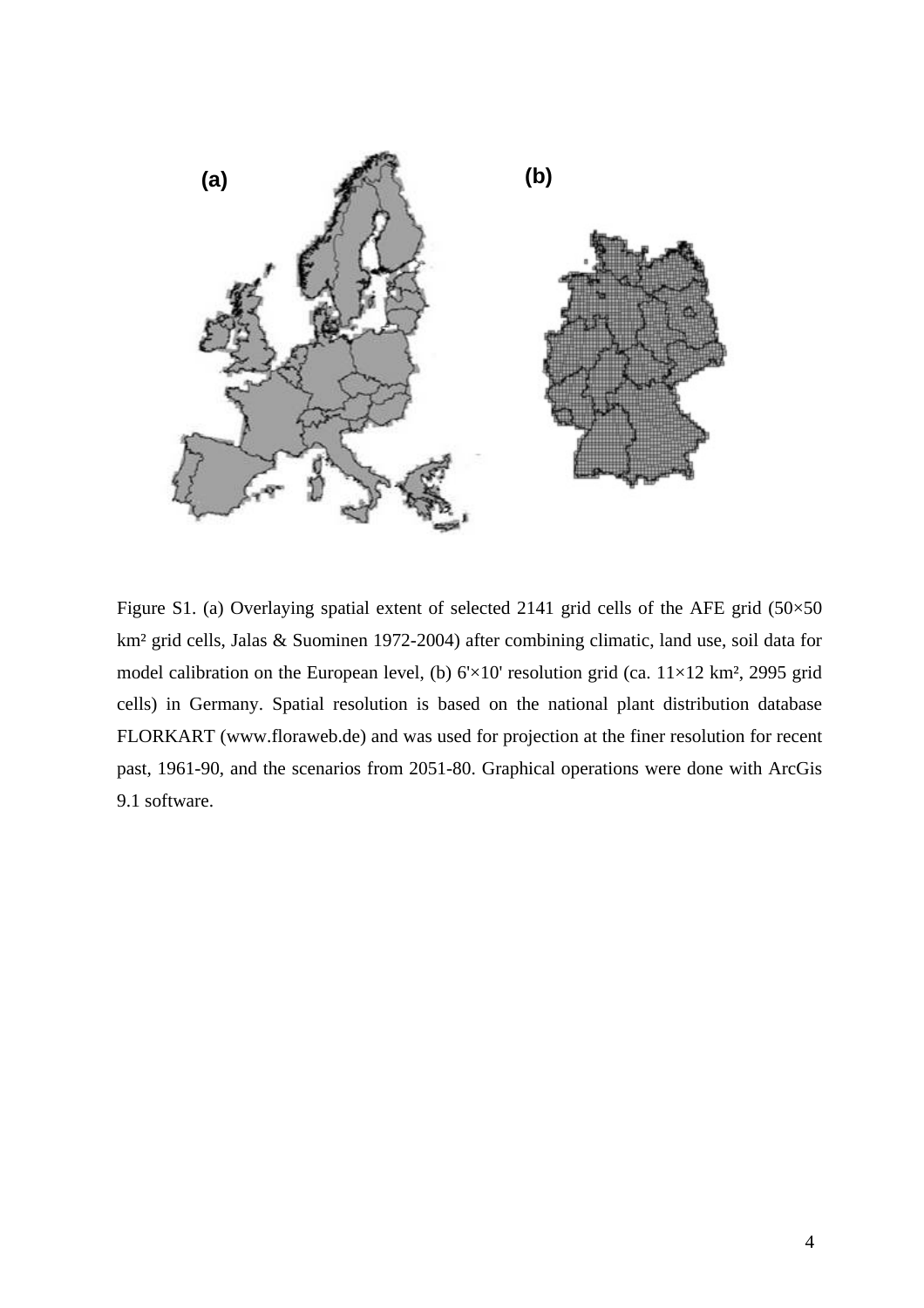

Figure S2. Result from hierarchical partitioning for the regression model (GLM) based on the European range of selected 845 plant species, boxplot with contribution of each parameter by total variance: climate  $59\pm12\%$  (mean  $\pm$  standard deviation), soil  $25\pm10\%$  and land use  $16\pm7\%$ . Climate comprised six PCA axes (as predictors after principal component analyses of 38 bioclimatic variables, see Table S1); soil comprised six CA axes (as predictors after correspondence analyses of eleven soil characteristics, namely parent material, texture of the surface, base saturation, available water capacity, cation exchange capacity, depth to gleyed horizon, depth to rock, organic carbon content, slope); land use comprised of four categories with forest, grassland, cropland and urban areas. Calculations and graphical presentation were done in R software environment (R Development Core Team 2004).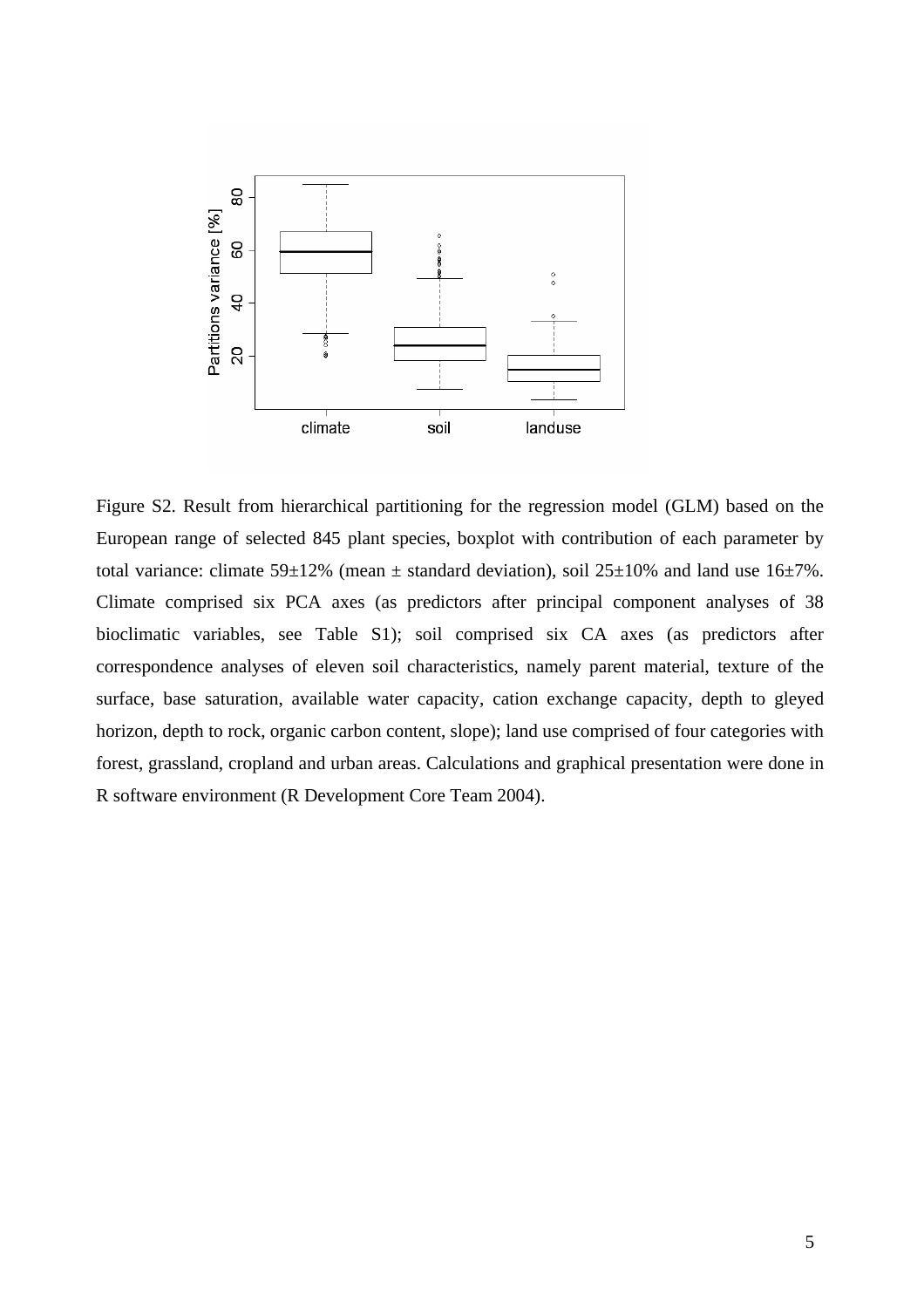

**Observed distribution** 

Pure bioclimatic model

**Advanced model** 

Figure S3. Current species richness (six classes, dark: high, light: low): observed species richness in Germany based on FLORKART (6'×10', www.floraweb.de), modelled species richness from a pure bioclimatic model based on Thuiller et al. 2005 (10'×10') related to seven bioclimatic variables, advanced model framework (GLM, 6'×10') related to bioclimatic, land use and soil predictors.

The geographical pattern of species richness estimates are more similar to observed species numbers in Germany than to the patterns resulting from the pure bioclimatic model. Between the downscaled modelled distribution and the observed distribution of the selected 845 species at a 6'x10' resolution we found significant positive correlations averaged over all species for GLM ( $\tau$ =0.30), GAM ( $\tau$ =0.32) and RF ( $\tau$ =0.38) (Kendall rank correlation, all p<0.05). Modelled species richness estimates accounted for high agreement among all models (GLM, GAM, RF) at the fine resolution (Kendall rank correlation,  $\tau=0.68\pm0.1$  (mean  $\pm$ standard deviation), p<0.05).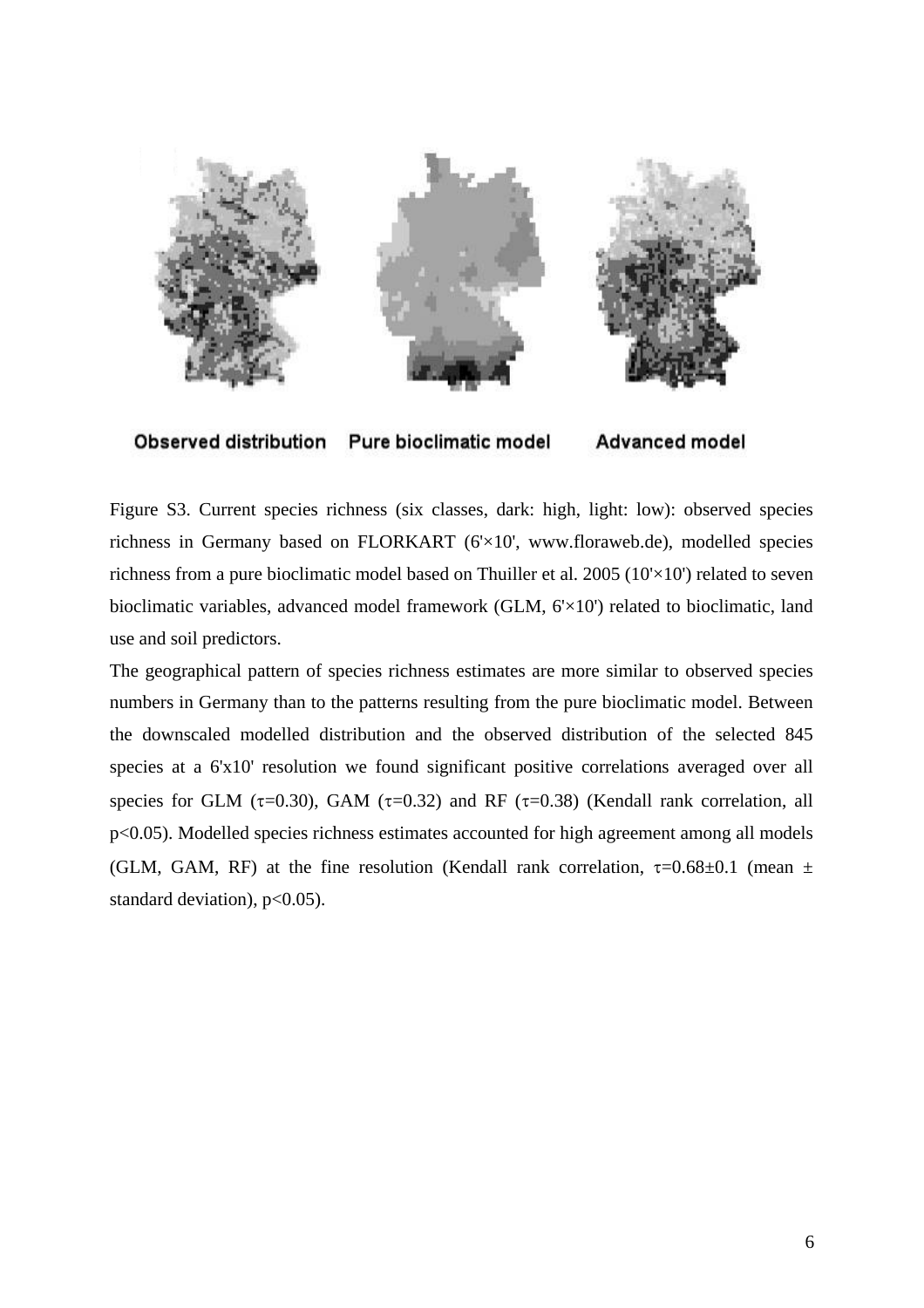

Figure 4. The rate of loss, turnover and gain [%] per degree of temperature change increased from SEDG to BAMBU to GRAS (see averages in table 1); corresponding average increase in annual mean temperature between reference (1961-90) and scenario period (2051-80) was 2.2, 2.9 and 3.8 °C for SEGD, BAMBU and GRAS, respectively.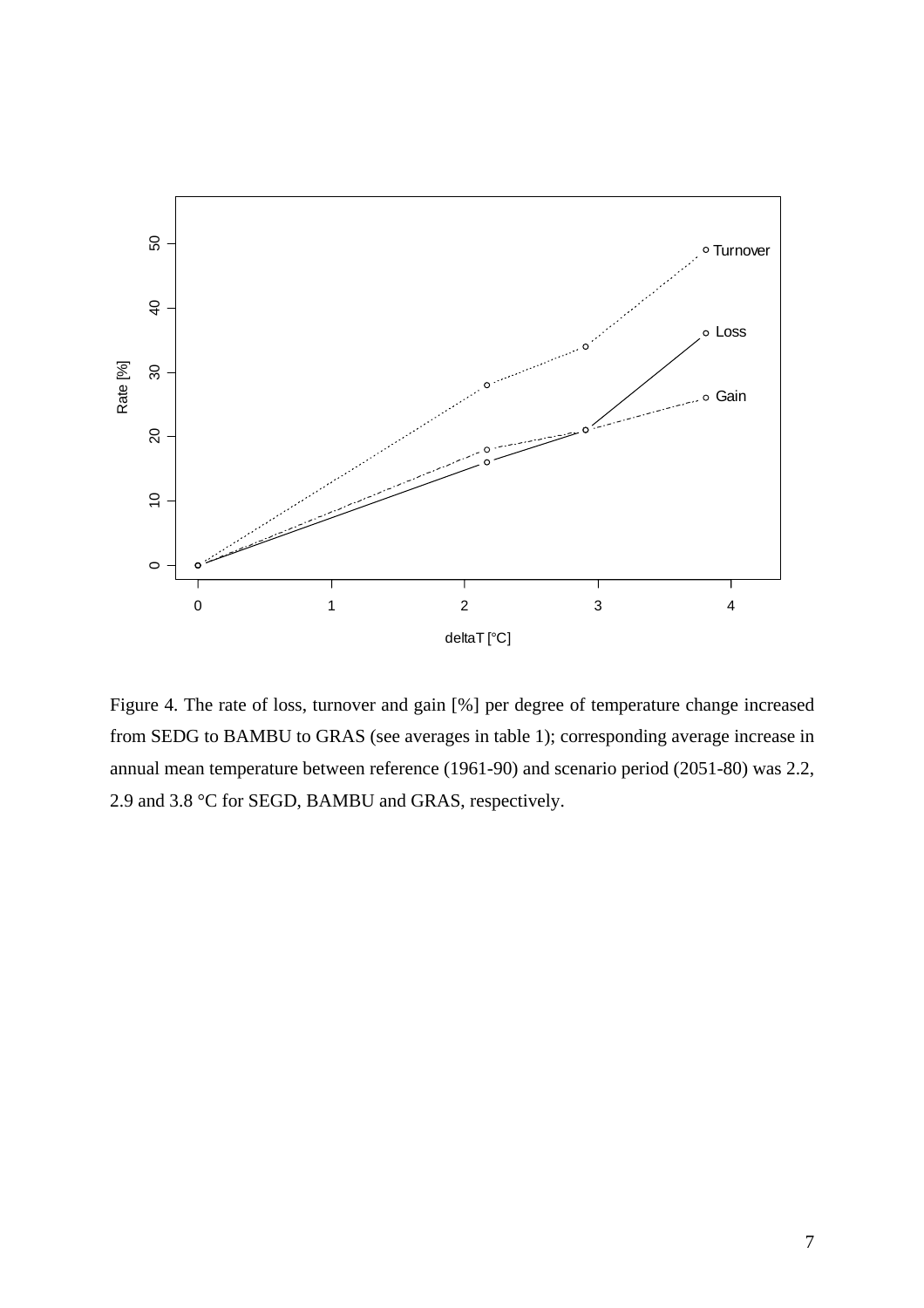

Figure S5. Range-size rarity index (Kier & Barthlott 2001, log transformed) for the modelled current distribution (1961-90) and per scenario: SEDG, BAMBU, GRAS (2051-80). Rangesize rarity was calculated as a sum of inverse range size by each species for each grid cell. Rarity scores were divided by the modelled species numbers (SR) per grid cell (under the assumption that each species could reach a new suitable bioclimatic space). Paired Wilcoxon tests showed a significant increase of range size rarity scores under all scenarios and models (p<0.05, GLM, GAM, RF).